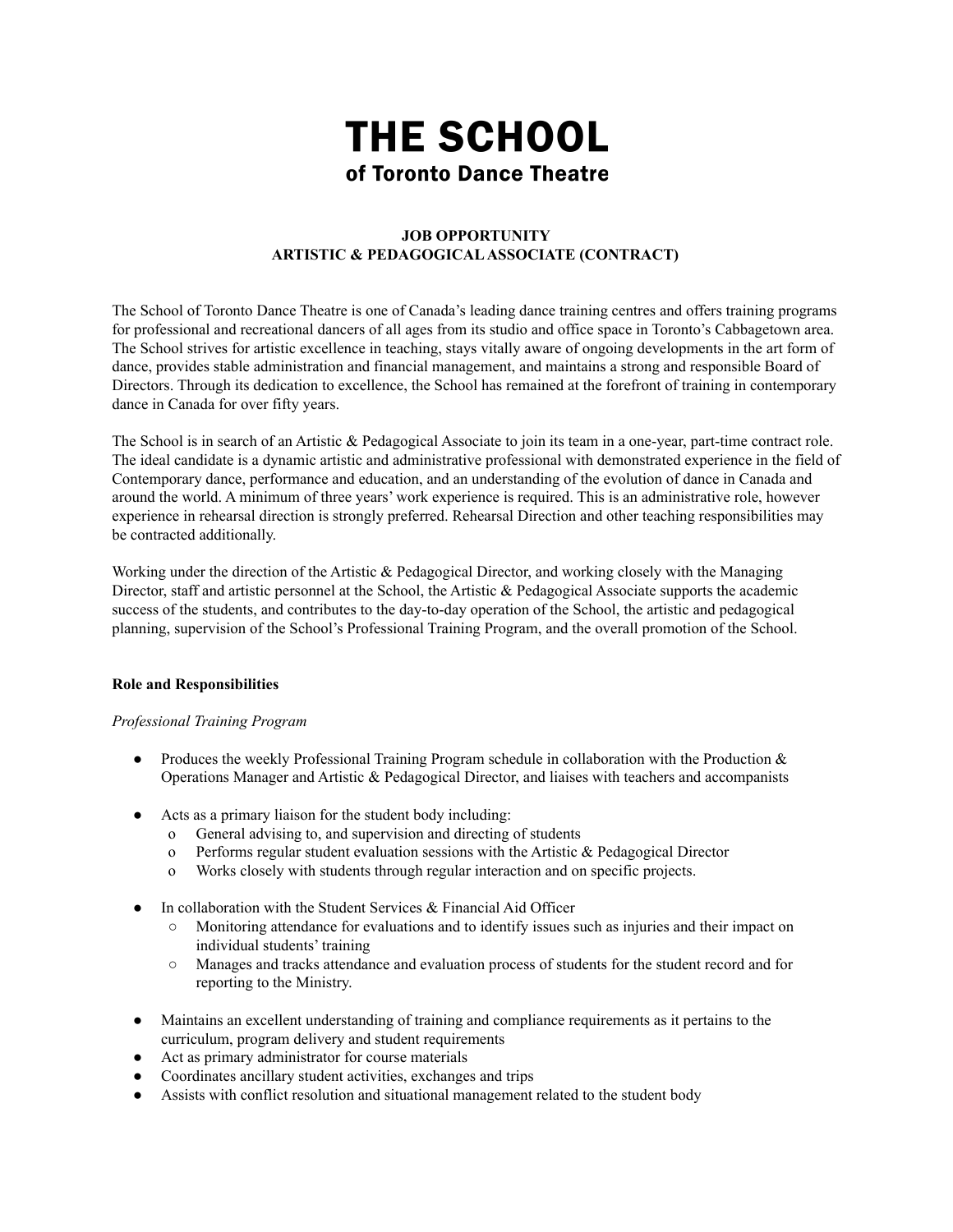• Participates in PTP auditions and student selection process.

# *Production*

- Assists the Artistic & Pedagogical Director with regard to casting, repertory and other performance preparations as required
- Participates in all PTP performances.

# *Artistic Administration*

- Assists with the delivery of the Scholarship Bursary and Awards Program
- Assists with external awards applications where appropriate
- Assists in grant applications and reporting, including collecting and tracking information of our graduates, and collecting student statistics for reporting, as required
- Attends and participates at staff and faculty meetings
- Other responsibilities as assigned.

# **Skills and Qualifications**

- A knowledge of contemporary dance field for dancers and choreographers, and career paths of artists
- Rehearsal Direction or Teaching experience
- Excellent interpersonal skills to interact effectively with students, faculty, artists and staff
- Excellent written and oral communications skills
- Grant writing experience
- Technologically proficient with strong computer skills in Microsoft Office, Google Suite
- Experience with CRM databases (Sumac)
- Highly organized with the ability to manage multiple projects effectively
- Works independently while collaborating effectively with the larger team.

## **Particulars of the position:**

The role is a one-year, part-time, contract position with the possibility of renewal. The position requires 19 to 24 hours per week (to be determined), in-person with scheduled office hours. Some evenings and weekends are required. A standard work week at the School is Monday to Friday, 9 a.m. to 5 p.m.

Salary Range: \$24,000 - \$33,000, commensurate with experience. This salary is prorated to a part-time salary (0.48 - 0.60 position) from an annual full-time base salary of \$50,000 to 55,000

Start Date: July 2022 or as soon as possible

## **How to Apply:**

Please email a cover letter and CV detailing administrative, artistic and teaching experience in one PDF document to search@schooloftdt.org by 5 p.m. on June 15, 2022. Please no phone calls.

Consideration of applications will begin immediately and continue until the position is filled. All applicants will be notified of the status of their application.

The School of Toronto Dance Theatre is committed to creating a welcoming, respectful and inclusive work environment. We welcome and encourage applications from all people regardless of race, gender identity or expression, religion, disability, or sexual orientation. Please note, the School is housed in a heritage-designated building in the heart of Cabbagetown, Toronto; the building is currently not wheelchair accessible.